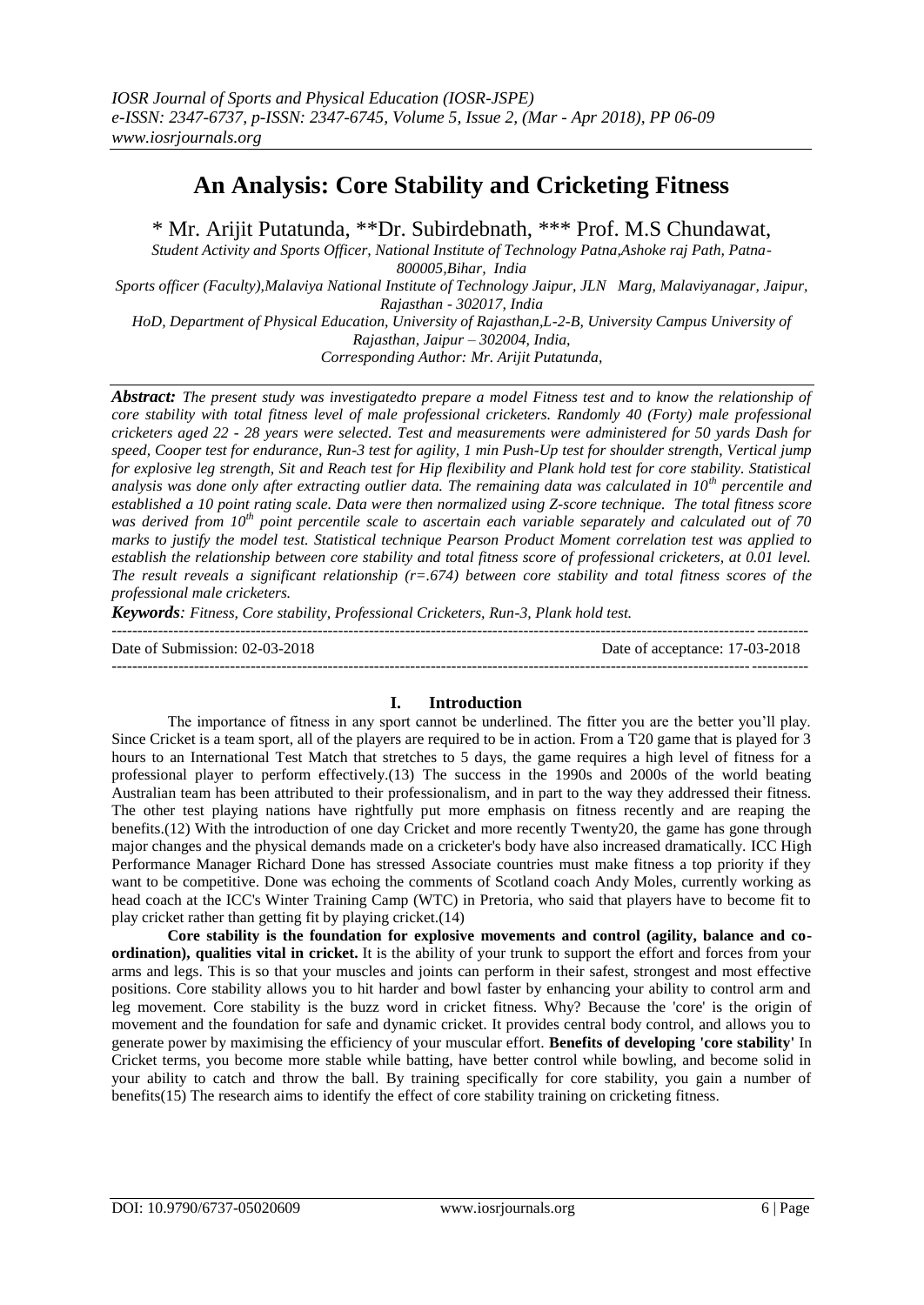## **II. Methodology**

**Sampling:** Randomly 40 (Forty) male professional cricketers aged 22 - 28 years were selected.

**Procedure:**Test and measurements were administered for 50 yards Dash for speed, Cooper test for endurance, Run-3 test for agility, 1 min Push-Up test for shoulder strength, Vertical jump for explosive leg strength, Sit and Reach test for Hip flexibility and Plank hold test for core stability.

**Statistical technique:**Statistical analysis was done only after extracting outlier data. The remaining data was calculated in 10<sup>th</sup> percentile and established a 10 point rating scale. Data were then normalized using Z-score technique. The total fitness score was derived from  $10<sup>th</sup>$  point percentile scale to ascertain each variable separately and calculated out of 70 marks to justify the model test. Statistical technique Pearson Product Moment correlation test was applied to establish the relationship between core stability and total fitness score of professional cricketers, at 0.01 level.

|             |         | coreSt | Endurance | Flexibility | push_up | $Run_3$ | Speed  | Vertical_jump |
|-------------|---------|--------|-----------|-------------|---------|---------|--------|---------------|
|             | Valid   | 36     | 36        | 36          | 36      | 36      | 36     | 36            |
| N           | Missing | 0      | 0         | 0           | 0       | 0       | 0      | $\Omega$      |
|             | 9       | .1933  | 2151.5000 | 1.3300      | 18.6600 | 9.7098  | 5.2497 | 39.6600       |
|             | 18      | .2330  | 2264.7000 | 3.6600      | 22.6600 | 9.8664  | 5.4400 | 43.0000       |
|             | 27      | .2699  | 2389.4000 | 5.9950      | 25.9900 | 9.9699  | 5.4997 | 46.9900       |
|             | 36      | .3032  | 2423.2000 | 7.5000      | 27.6400 | 10.0696 | 5.6328 | 48.3200       |
| Percentiles | 45      | .3365  | 2480.0000 | 9.4750      | 31.0000 | 10.1395 | 5.7290 | 50.0000       |
|             | 54      | .3898  | 2509.9000 | 11.0000     | 34.9400 | 10.1898 | 5.8694 | 51.9800       |
|             | 63      | .4262  | 2555.0000 | 13.0000     | 38.3100 | 10.2686 | 5.9100 | 54.3100       |
|             | 72      | .4464  | 2593.8000 | 13.0000     | 40.6400 | 10.4268 | 5.9784 | 55.0000       |
|             | 81      | .9974  | 2659.2500 | 14.0000     | 43.0000 | 10.5897 | 6.1491 | 56.9700       |
|             | 90      | 1.1970 | 2770.5000 | 18.0000     | 48.1000 | 10.7260 | 6.3070 | 59.0000       |

**Table 1** Percentile score according to test result and established a 10 point rating scale

**Table 2:** Fitness score of different players

| <b>CHEST NO</b> | <b>VJUMP</b> | spaan | <b>ACILITY</b> | PUSH UP                 | <b>BERMISHARY</b> | <b>CORE</b> | <b>ENDURANCE</b> | TFS |
|-----------------|--------------|-------|----------------|-------------------------|-------------------|-------------|------------------|-----|
| 56              | 5            | ۰,    |                | 9                       | 5                 | 5           | 5                | 35  |
| 72              | 9            | 8     | 5              | 9                       |                   | 3           | 9                | 50  |
| 77              | 9            | 9     | o              | 6                       | 10                | 10          | 10               | 54  |
| 79              | 9            |       |                | 3                       | 10                | 9           | 10               | 50  |
| 80              |              | ٥     | ٥              | 0                       | 3                 | 6           | 8                | 18  |
| 82              |              | 3     | 3              | 4                       |                   | 4           | 3                | 20  |
| $\overline{84}$ |              | 10    | 8              | 10                      |                   | 8           | 9                | 59  |
| 85              |              | 6     | 8              | ъ                       |                   | ъ           | 10               | 45  |
| 89              |              | 3     | 9              | 9                       | 5                 | 8           | 3                | 44  |
| 92              | ٥            | ٥     | g              | 5                       | 3                 | 7           | 5                | 28  |
| 100             | 3            | 9     | б              | 3                       |                   | 3           | 4                | 30  |
| 102             |              |       | 10             |                         | 4                 | 4           | 8                | 35  |
| 103             | 3            | 9     |                | 4                       | 10                | 10          | 6                | 43  |
| 275             | 5            | 8     | 10             | 6                       |                   |             | Ō                | 32  |
| 277             | g            | 4     | 10             | 6                       | 5                 | 10          | 5                | 48  |
| 280             |              | g     | 5              | τ                       |                   | 4           |                  | 37  |
| 282             | g            | 4     | 9              |                         | 8                 |             | б                | 49  |
| 287             | 8            | 6     | 3              | 5                       | 5                 | 2           |                  | 30  |
| 289             | ٠            | 10    |                | 8                       | 10                | 9           | 6                | 47  |
| 294             |              | 10    | 8              |                         | 10                | 2           | 4                | 48  |
| 295             | 4            | g     | ø              |                         | 8                 | 5           | g                | 43  |
| 304             | 4            |       | 3              |                         |                   |             | 6                | 29  |
| 309             | 5            | ٠     |                | 3                       | a                 | 5           | 9                | 32  |
| 310             | o            | 5     | 6              | 0                       |                   |             |                  | 15  |
| 317             | 10           | 3     | 10             | 5                       | 4                 | з           | 2                | 37  |
| 319             | 3            |       | 8              | 9                       | 8                 | 9           | 8                | 46  |
| 320             | 3            | 3     | 2              | 2                       | 4                 |             | 3                | 24  |
| 333             | б            | 6     | 4              | 9                       | 10                | 9           | 10               | 54  |
| 334             | ٥            | 7     | ٥              | 0                       |                   | ٦           | ٥                | 4   |
| 335             | 10           | 5     | 4              | 10                      | 6                 | 6           | 3                | 44  |
| 341             | 9            |       | 8              | 3                       | o                 | 10          | 2                | 42  |
| 356             | 6            |       | 4              | 2                       | 5                 | 8           | 5                | 37  |
| 360             | 5            | 6     | 4              | 10                      |                   | 4           | o                | 31  |
| 362             | 10           | 2     | 9              | $\overline{\mathbf{2}}$ | 9                 | 10          | 8                | 50  |
| 373             | б            | 4     | g              | 5                       | 6                 | 8           |                  | 39  |
| 374             | 7            | ٥     | 6              |                         |                   | 2           | 8                | 20  |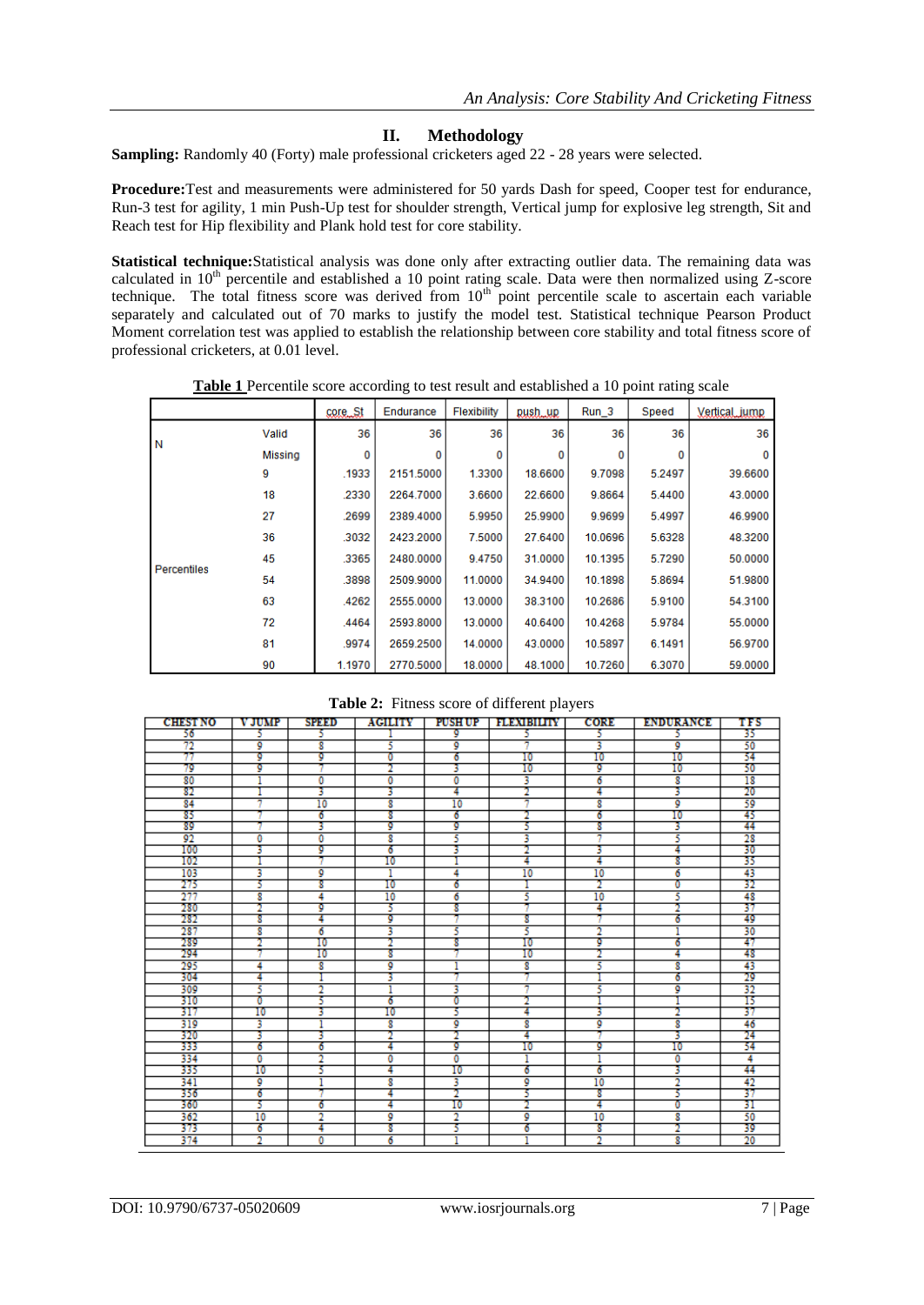|            |                               | TOTAL FITNESS<br><b>SCORE</b> | <b>EXPL STRE</b> | <b>SPEE</b> | <b>AGIL</b> | <b>SHOU STRE</b> | FLEX | CORE               | <b>ENDU</b>         |
|------------|-------------------------------|-------------------------------|------------------|-------------|-------------|------------------|------|--------------------|---------------------|
| <b>TFS</b> | <b>PEARSON</b><br>CORRELATION |                               | .542**           | $-637$      | $-759$      | .533**           | 280  | .432 <sup>**</sup> | $674$ <sup>**</sup> |
|            | Sig. (2-tailed)               |                               | .001             | .000        | .000        | .001             | .098 | .009               | .000                |
|            | Ν                             | 36                            | 36               | 36          | 36          | 36               | 36   | 36                 | 36                  |

**Table 3:** Correlation table

\*\*. Correlation is significant at the 0.01 level (2-tailed).

\*. Correlation is significant at the 0.05 level (2-tailed).

#### **III. Discussions of Findings**

On the basis of table on 1researchercalculated in 10different percentile position and established a 10 point rating scale than from the table no. 2 researcher calculate the total cricketing fitness score of each and every cricketer after that normalized fitness variable testscores using Z-score technique at last Statistical technique Pearson Product Moment correlation test was applied to establish the relationship between core stability and total fitness score of professional cricketers, at 0.01 level and Data presented in Table 3 indicated that there are statistically significant relationship between core stability and cricketer's total fitness score at 0.01 level. Not only core stability to establish total cricketing fitness score data presented in table no. 3 is equally important and to justify the relationship between total fitness score with other fitness components like speed, agility, explosive strength, shoulder strength and endurance etc.

#### **IV. Conclusions**

In lightoftheresearchobjectives,hypotheses,within the method used and the sample, the researcher can conclude the following, Core stability take a major role in over all cricketing fitness, not only that it play a tremendous role to support and development other fitness variables too. Core stability training also resulted in increase the stability strengthof lower back, abdominal and pelvis muscles, which provide a stablebasestrengthfor bodyextremities,legsand arms, can be generated stronger and faster. That resulted in more improvingthelevelof explosivelegpower and explosive arms power for the experimental group members compared to the control groups.Willardson[2] and Kibler [5] indicated that core stability exercises worktostrengthen thecoremusclesarea, so they aresometimescalledlumbarstability exercises, contributing toimprove flexibility, balance and power endurance. Willardson[2] also indicated that core stabilityexercisesby usingunstableequipmenthave an effective impact on improving core strength and power. Tse [14] pointed that use flexor test (abdominal flexor test), broad jump and throwing medical ball, using hand as tests to measure the effect core stability training on physicalvariables.Willardson [2] indicated that the application of core stability training contribute to improving athletic performance by providinga foundation upon which the upperandlowerextremitiesmaycontractto accelerate deceleratebodysegments.MayoClinicStaff[6] and Rippetoe [8] pointed that the importance of core stability training that allows the spine to transfer power to and frombodyextremitiesin neutralwithouttakingpart in performance and this is very important to most sporting activities. Core stability training also contributes in raising the level of fitness and the level of skill performance as well as its role in the treatment and prevention of injuries.Fredericson and Moore [7],Tse[8], Saeterbakken et al. [11] which indicated theeffectiveness ofcorestability exercises to improve fitness and skill performance level effectivelytransferkineticenergy, with greater compensatory stress being placed on the muscles, Joints and connective tissues so that the athlete is more likelytosustainaninjury.Conducting further similar studies to determine the effect of core stability on various aspects of other age group and sports.

#### **References**

- [1]. Akuthota, V., A. Ferreiro, T. Moore and M. Fredericson, 2008.Core stability exercise principals.Curr.Sports Med. Rep., 7(1): 39-44.
- [2]. Willardson, J.M., 2008. Core Stability for Athletes (7/7/2008), PhD, CSCS, This paper was presented as part of the NSCA Hot Topic Series. All information contained herein is copyright of the NSCA[,www.nsca-lift.org](http://www.nsca-lift.org/)
- [3]. Quinn, E., 2005. The Best Core Exercises.RetrievedFebruary 15, 2011, from About: Sports Medicine[:http://sportsmedicine.about.com/](http://sportsmedicine.about.com/)
- [4]. James, M., 2005. Swiss Ball for Total Fitness Published By Sterling Publishing Co., Inc. 387 Park Avenue South, New York, pp: 10-11
- [5]. Kibler, W., 2006. The role of core stability in athletic function. Sports Medicine, 36(3): 189-198.
- [6]. Stanton, R., P. Reaburnand B. Humphries, 2004. The effect of short term Swiss ball training on core stability and running economy. J. Strength Cond. Res., 18(3): 522-528.
- [7]. Fredericson, M. and T. Moore, 2005. Core stabilization training for middle-and long-distance runners. New Studies in Athletics, 20(1): 25-37.